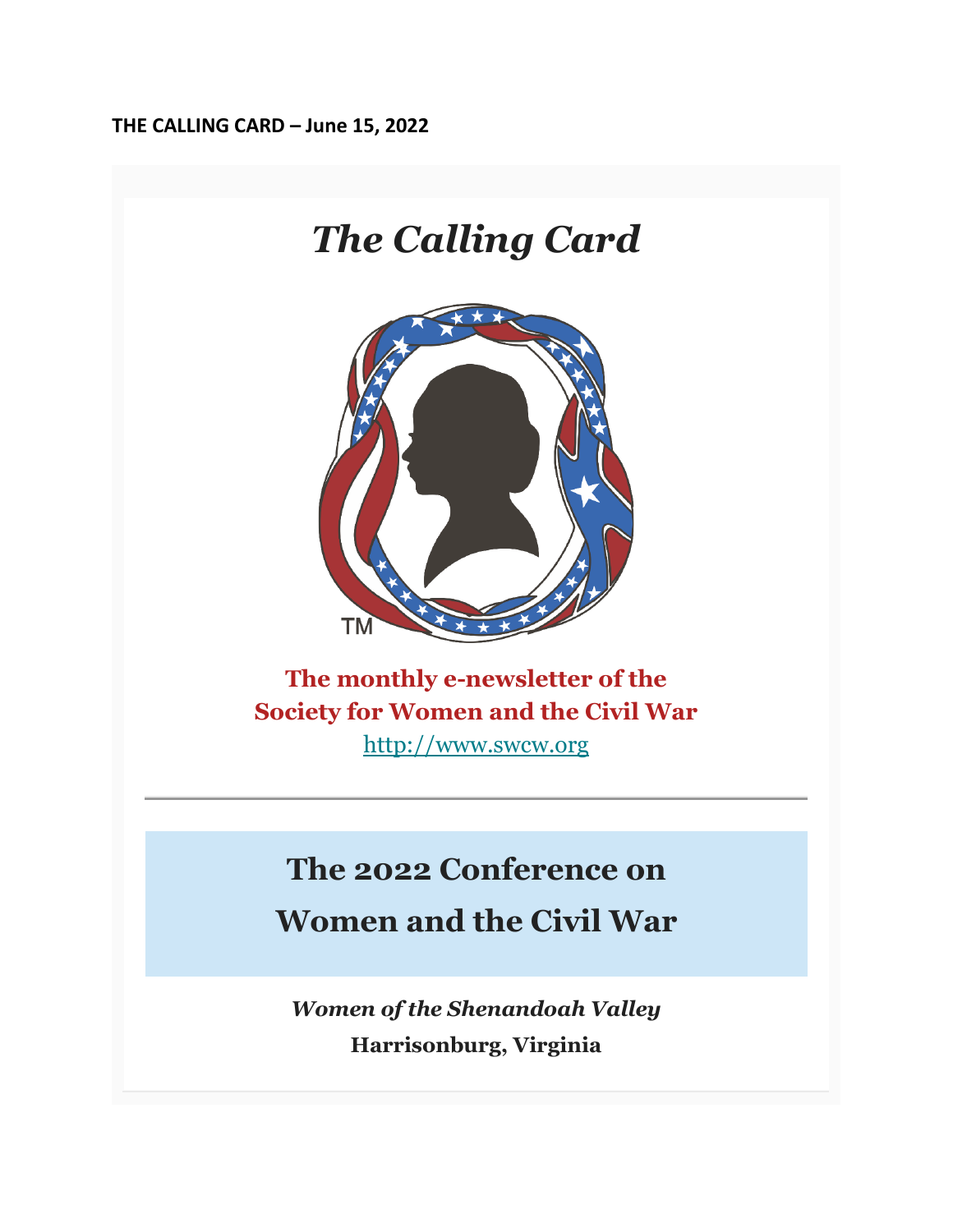#### **July 22-24, 2022**

Conference Highlights:

Living History and Reenacting Workshop First Person Impressions Lectures and Presentations and Exhibits A visit to the Frontier Culture Museum Farm to Table Dining Parties!

Space is limited. Register now! EmailMe Form - [SWCW 2022 Conference Registration Form](https://swcw.us20.list-manage.com/track/click?u=ae720c0467d5c38df0467b60b&id=8a029cb42a&e=9ad770f472)

Registration deadline: **July 15, 2022**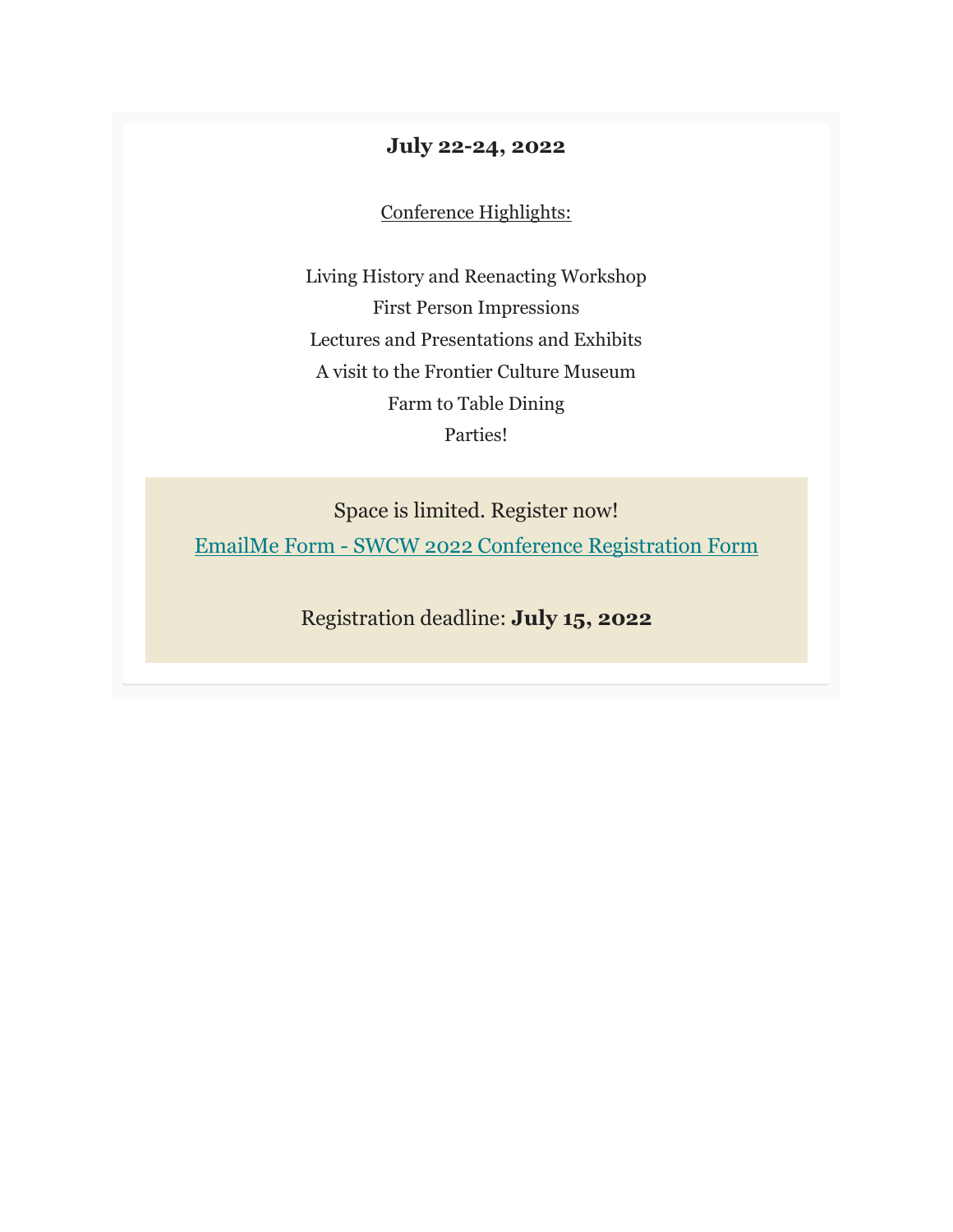

#### **The Silent Auction is Back!**

Our 2022 Conference will include the ever-popular silent auction! The auction will be held following dinner on Saturday evening, July 23. SWCW is seeking donations of books, art, hand-made items, gift baskets, gift certificates, accessories, and any Civil War themed items. If you have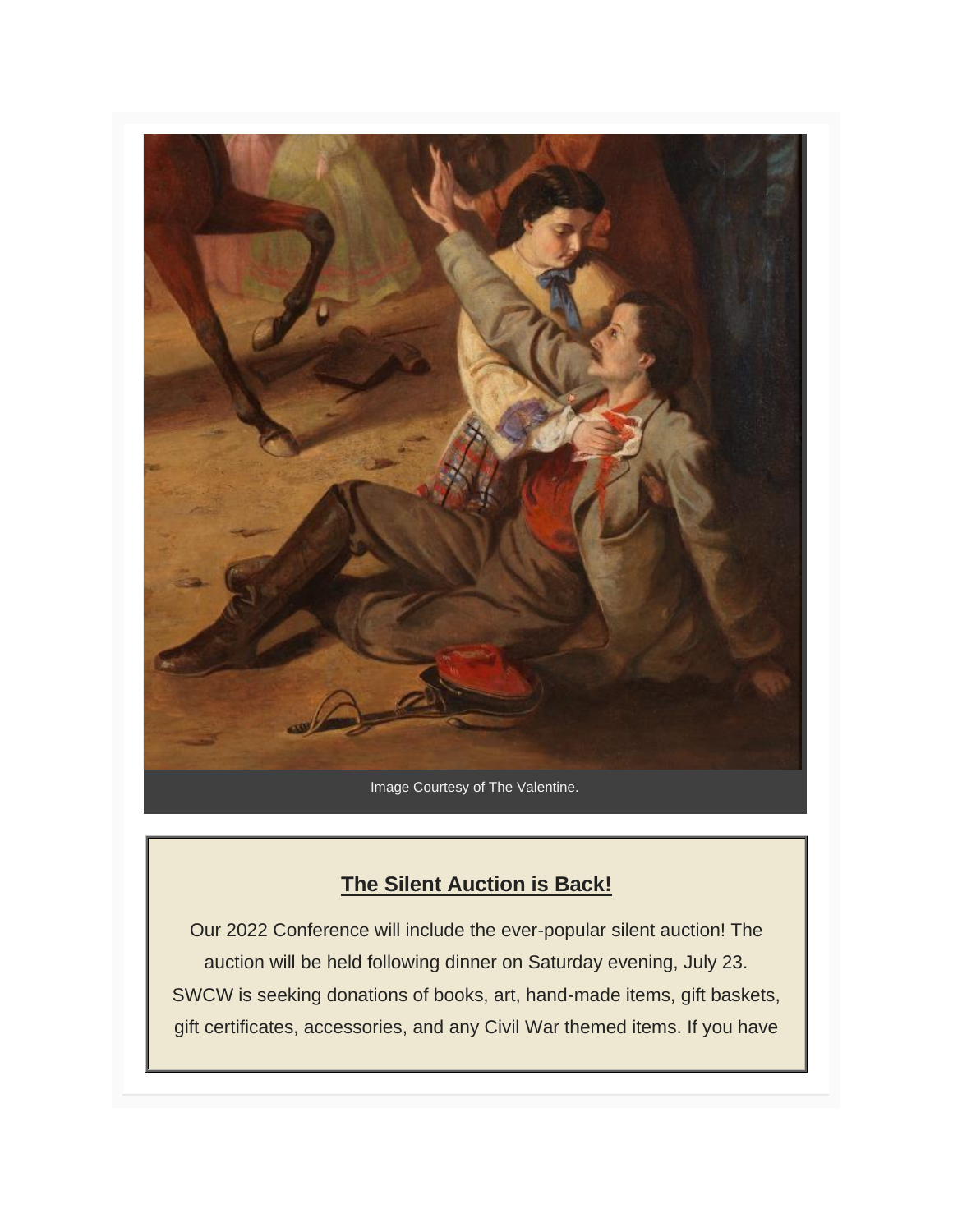an item to donate, please contact SWCW Board Member Steve Magnusen at [magnusens@sbcglobal.net](mailto:magnusens@sbcglobal.net)**.** A donation form will be emailed to you for completion and reply. Items will be accepted during registration check-in. Proceeds from the auction benefit the SWCW scholarship funds, and are tax-deductible. (Receipts will be provided.)

The venue is the Hotel Madison and Shenandoah Conference Center

Our special conference rate for rooms is \$119 + tax per night, plus \$5 parking per day.

To reserve your room, call the hotel at 540-564-0200, or go online to [Hotel Madison and Shenandoah Valley Conference Ctr](https://swcw.us20.list-manage.com/track/click?u=ae720c0467d5c38df0467b60b&id=74821552bb&e=9ad770f472)  [\(travelclick.com\)](https://swcw.us20.list-manage.com/track/click?u=ae720c0467d5c38df0467b60b&id=74821552bb&e=9ad770f472)

**To ensure the special conference rate, reserve your room by June 17, 2022**

**Shenandoah Valley: Historical Site Spotlight**

The Brethren and Mennonite Heritage Center

## Harrisonburg, Virginia

[brethrenmennoniteheritage.org](https://swcw.us20.list-manage.com/track/click?u=ae720c0467d5c38df0467b60b&id=e4f671f036&e=9ad770f472)

The Brethren & Mennonite Heritage Center (BMHC) shares and celebrates the historical and spiritual legacies of Brethren and Mennonites in the Shenandoah Valley. Coming from the same communities in Europe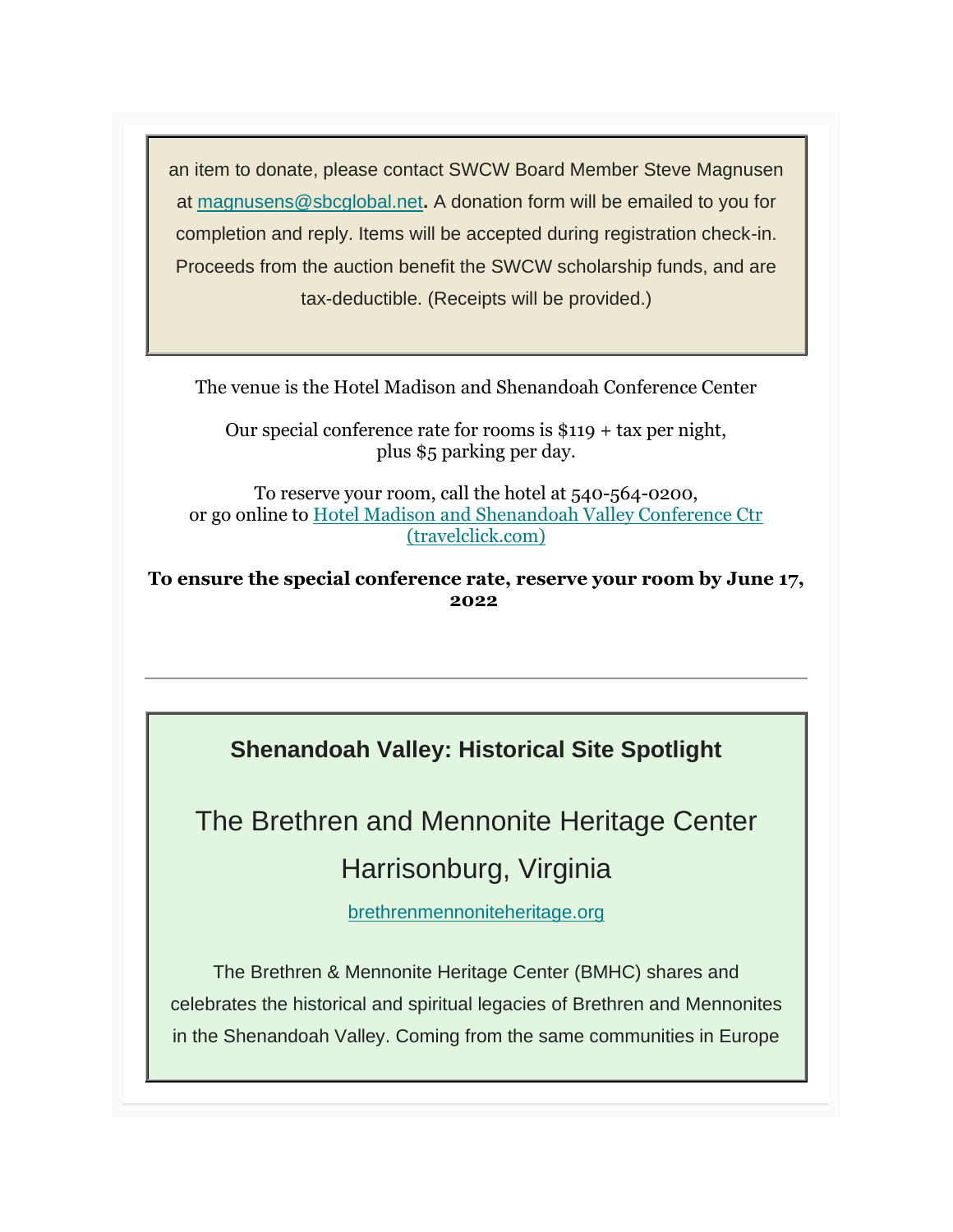and Pennsylvania, Brethren and Mennonites have lived side by side in the Shenandoah Valley for more than two centuries, but they have truly been the "quiet in the land." At the Center, the creative labor of these farmers and craftsmen and their unique forms of Christian faith are brought into focus.

The Brethren and Mennonite traditions emphasize peace and nonviolence, the priority of spiritual over material values, disaster relief and voluntary service, care for neighbors, and stewardship of the land. At the Center, visitors and volunteers alike engage with these values and faith traditions through stories, artifacts, historic buildings, and experiential learning opportunities.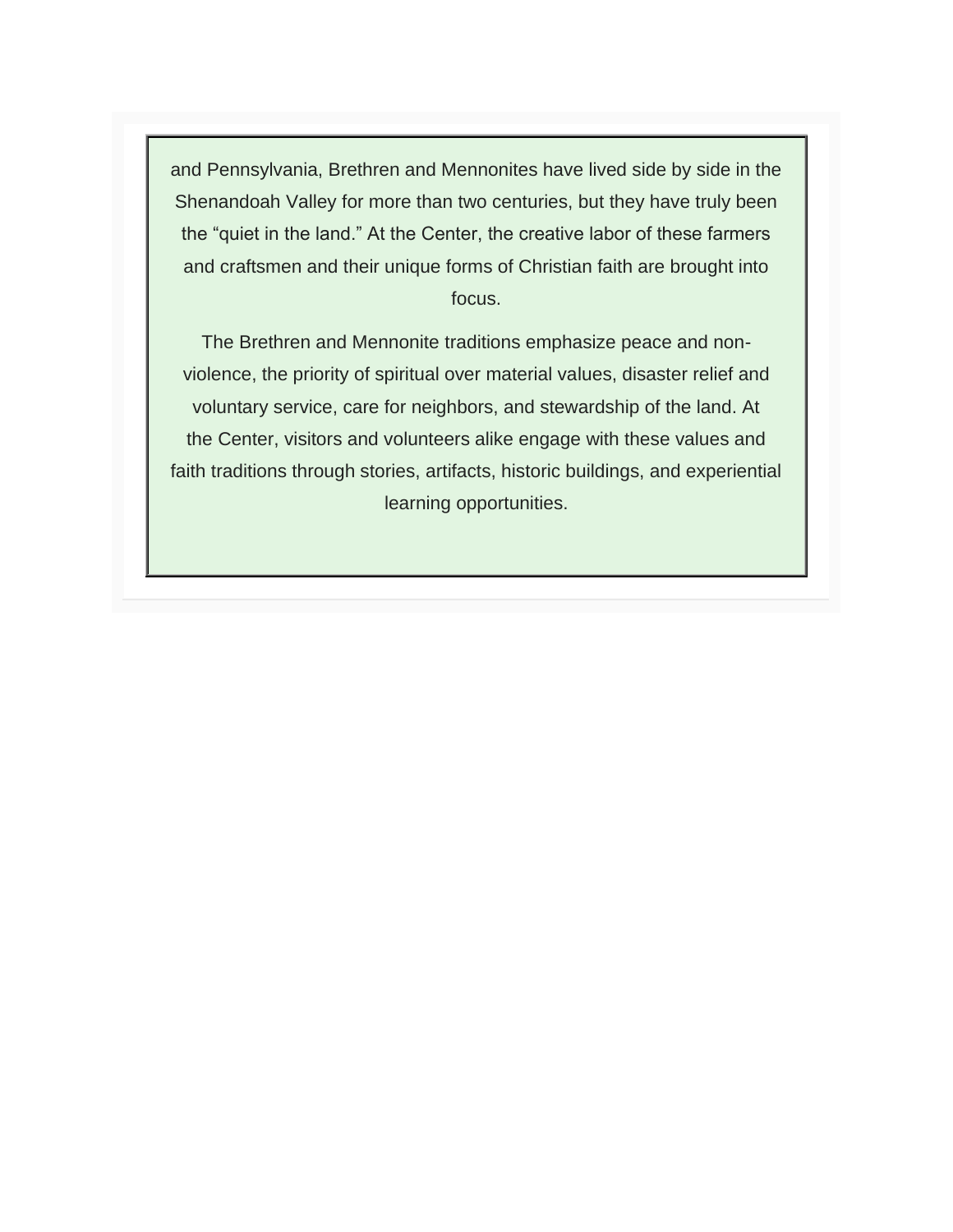

Visitors begin their tour at the Welcome Center for a video overview, providing broad context for who Brethren and Mennonites are, their origins in Europe, and their place in the history of the Shenandoah Valley. The campus also includes a 1790s shoemaker shop; pre-Civil War log house; Civil War era farmhouse; blacksmith shop; and a one-room schoolhouse from the early 1900s.

The Center is also the custodian of the Breneman-Turner Mill, built ca. 1800. This is the only pre-Civil War mill remaining in Rockingham County with all its grist equipment still in place; neighbors helped put out fires set to the mill during General Sheridan's 1864 campaign.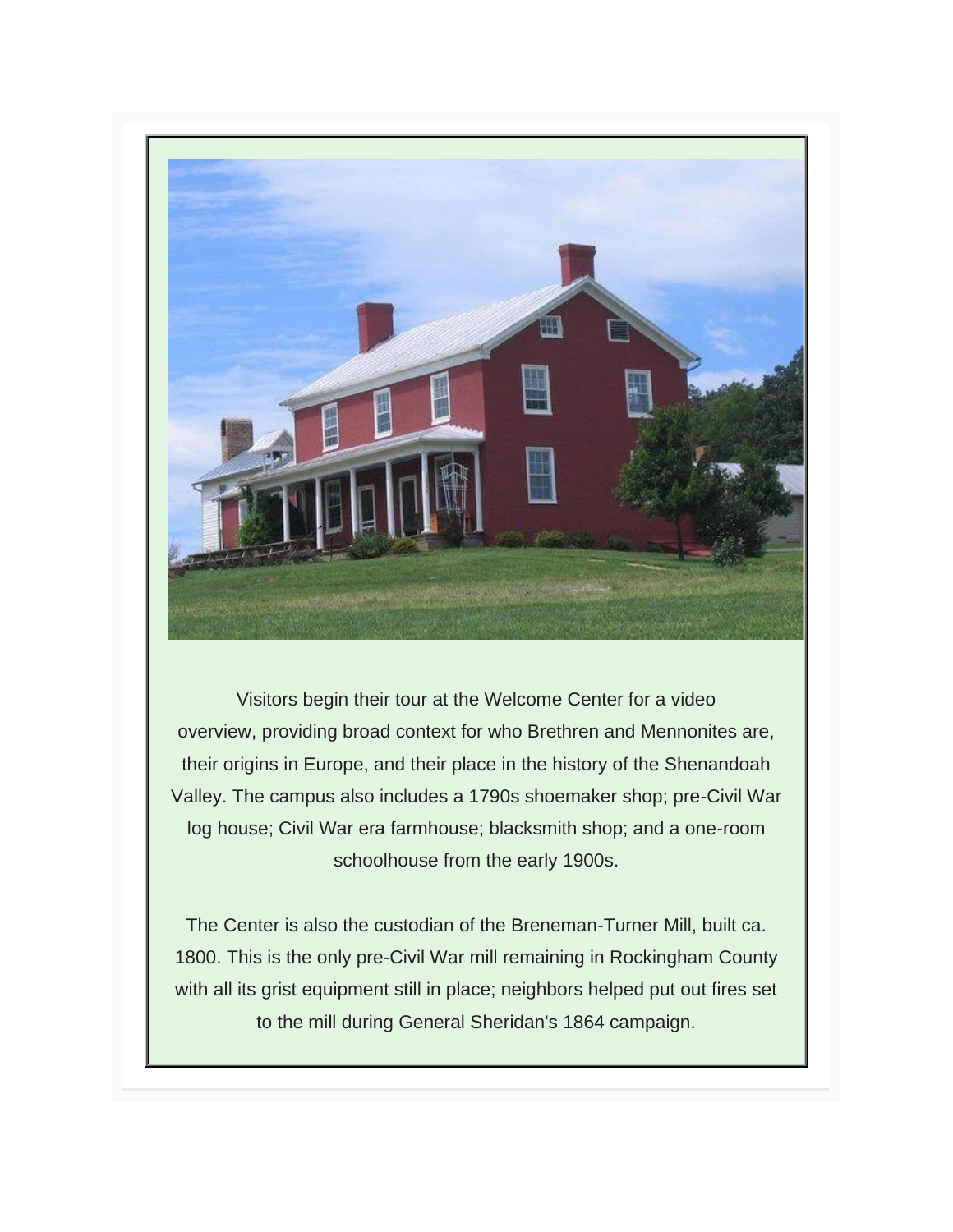

**Tours of the Brethren & Mennonite Heritage Center are offered Wednesday through Saturday, 10 AM to 5 PM; Tours of the Breneman-Turner Mill are offered on the 4th Saturday of every month, with corn-grinding demonstrations from 10 AM to 3 PM.**

# **News of Note**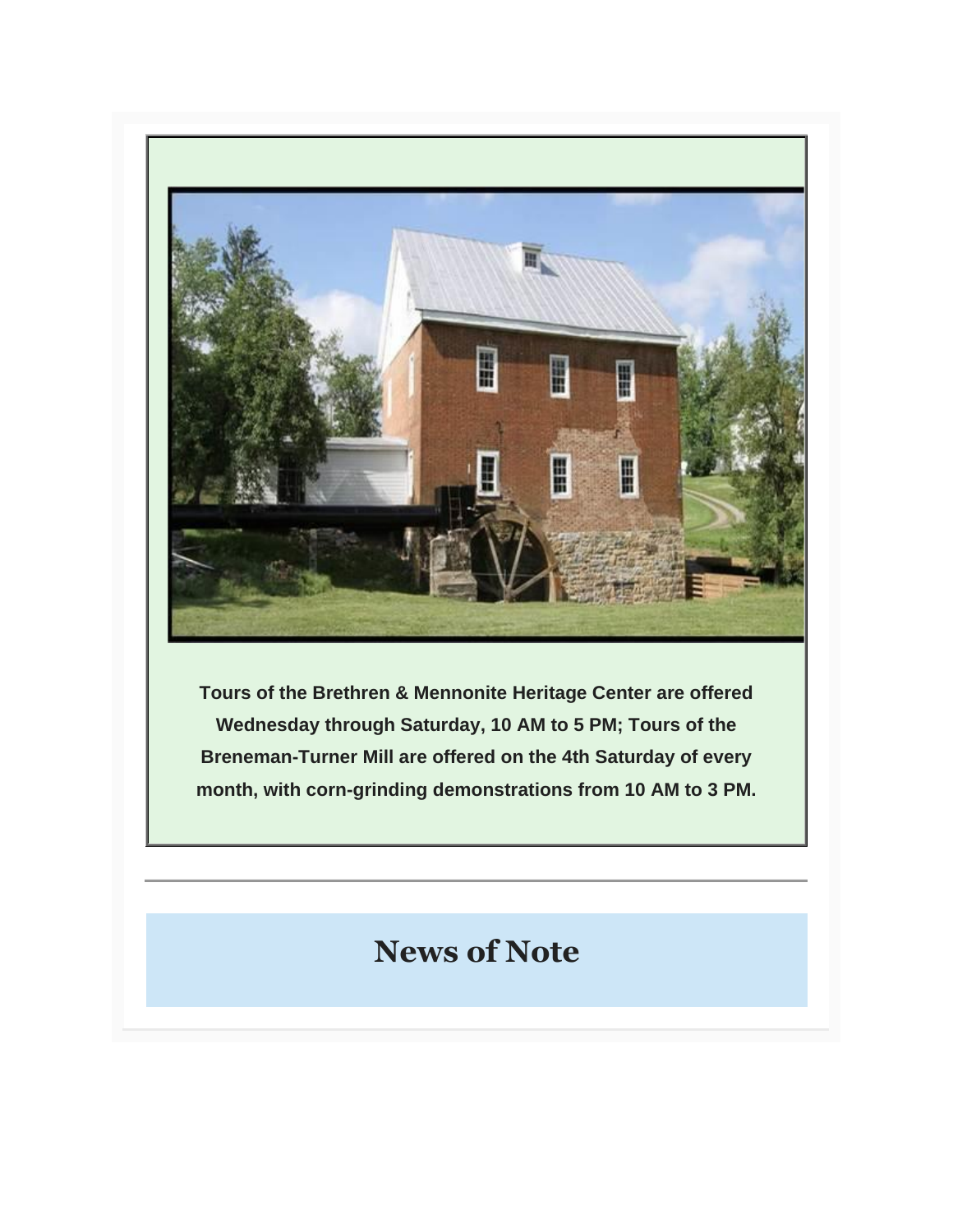#### **Project Gutenberg.**

Project Gutenberg is a library of free e-books, specializing in older titles with expired copyright. George Barton's *Angels of the Battlefield: A History of the Labors of the Catholic Sisterhoods in the Late Civil War* is one of the titles available. [Angels of the Battlefield by George Barton -](https://swcw.us20.list-manage.com/track/click?u=ae720c0467d5c38df0467b60b&id=9b67058488&e=9ad770f472) Free Ebook [\(gutenberg.org\)](https://swcw.us20.list-manage.com/track/click?u=ae720c0467d5c38df0467b60b&id=9b67058488&e=9ad770f472)



## **The Abraham Lincoln Institute announces the open application period for two Ph.D. dissertation awards.**

The Hay-Nicolay Dissertation Prize, co-awarded with the Abraham Lincoln Association, recognizes an outstanding Ph.D. dissertation focused on Abraham Lincoln, or a study that examines Lincoln's history and political, cultural, and/or social legacy within a larger context. Comparative studies offering more than one chapter of Lincoln-related material will be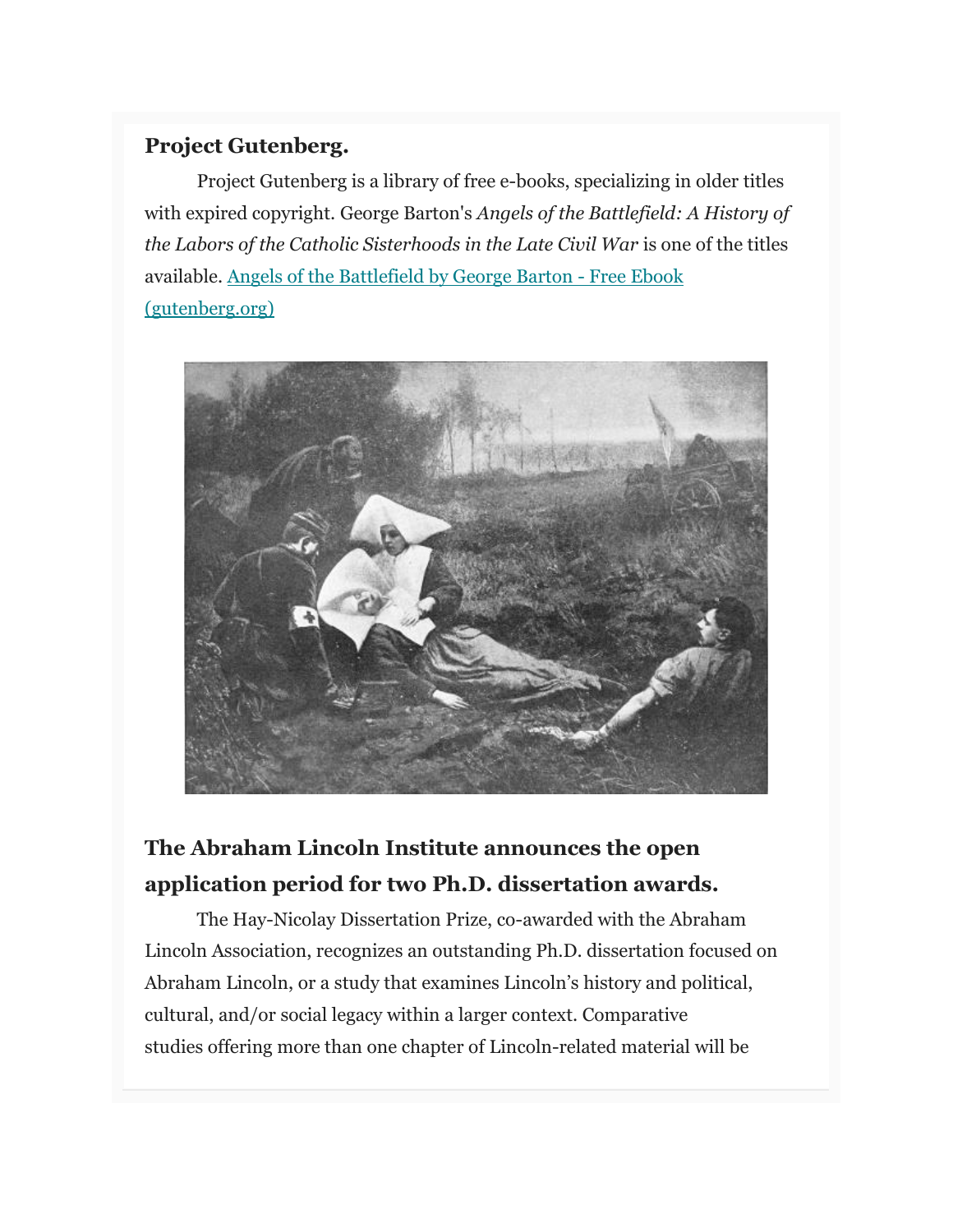considered, as well as studies of individuals traditionally associated with Abraham Lincoln. Eligible doctoral dissertations must have been completed between 2020 and 2022. For more on prize criteria and submission information see [https://lincoln-institute.org/dissertation-awards/.](https://swcw.us20.list-manage.com/track/click?u=ae720c0467d5c38df0467b60b&id=3276f09100&e=9ad770f472)

The Abraham Lincoln Institute also announces the first competition for dissertation grants for graduate students working on Lincoln-centered topics in American history. These topics would include any aspect of Abraham Lincoln's life, including his family, legal career, political career, or presidency, as well as Lincoln in historical memory. Applicants must be full-time Ph.D. candidates in good standing at accredited institutions. For more information on the new ALI scholarship award, see [https://lincoln-institute.org/scholarship-award/.](https://swcw.us20.list-manage.com/track/click?u=ae720c0467d5c38df0467b60b&id=d65f4de534&e=9ad770f472)

The submission deadline for both awards is October 1, 2022.

#### **NMAAHC Searchable Museum.**

The National Museum of African American History and Culture has recently launched its Searchable Museum, which can be found at [https://www.searchablemuseum.com.](https://swcw.us20.list-manage.com/track/click?u=ae720c0467d5c38df0467b60b&id=dd4ddb38e5&e=9ad770f472) The first of thirteen virtual galleries, *Slavery and Freedom, 1400-1877,* is now posted at the website.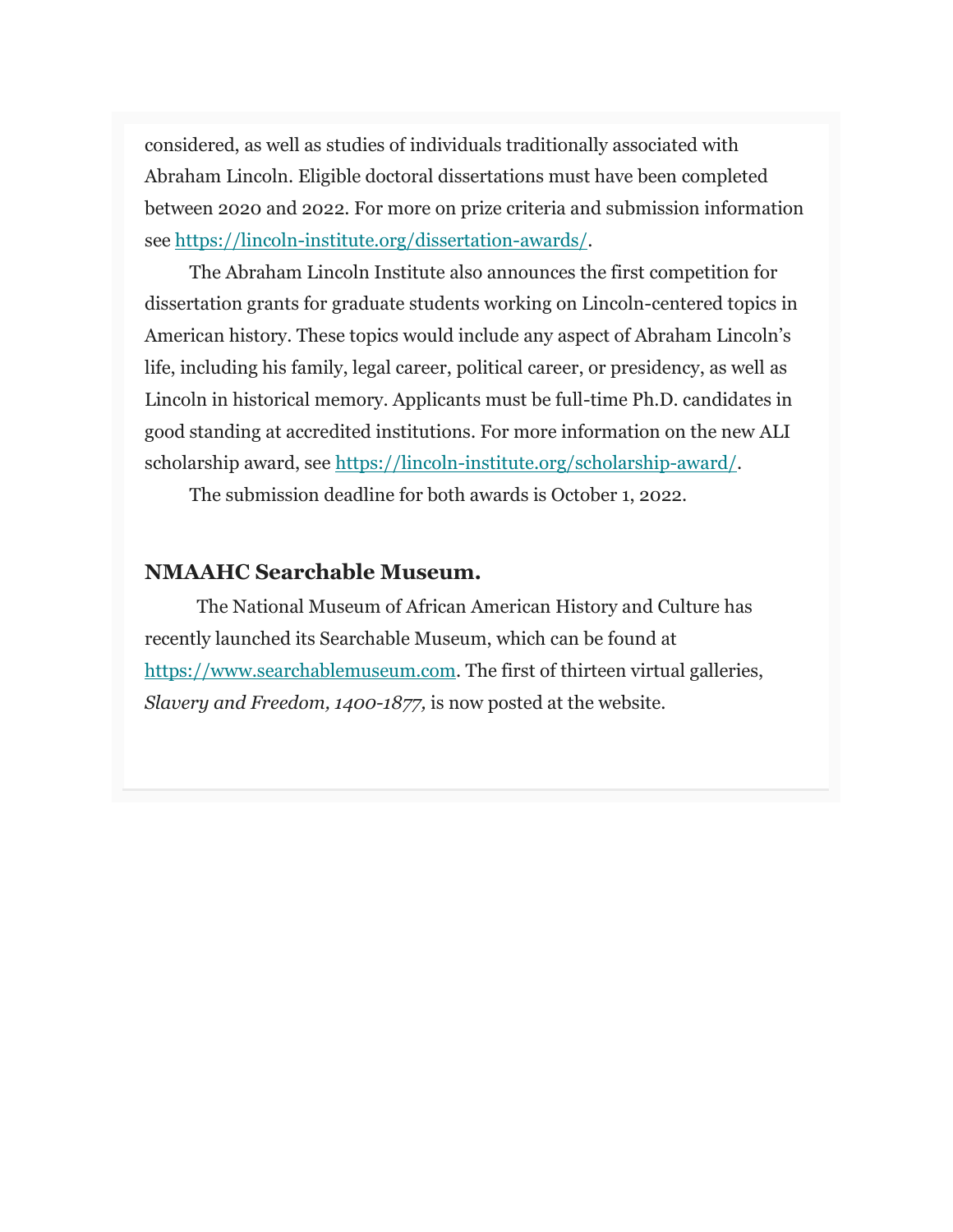

#### **Juneteenth 2022.**

The Atlanta History Center will celebrate Juneteenth with *Jubilee on the Lawn*, on Sunday, June 19. Check out all the details here: **Juneteenth 2022** | [Atlanta History Center](https://swcw.us20.list-manage.com/track/click?u=ae720c0467d5c38df0467b60b&id=c8dc88be68&e=9ad770f472)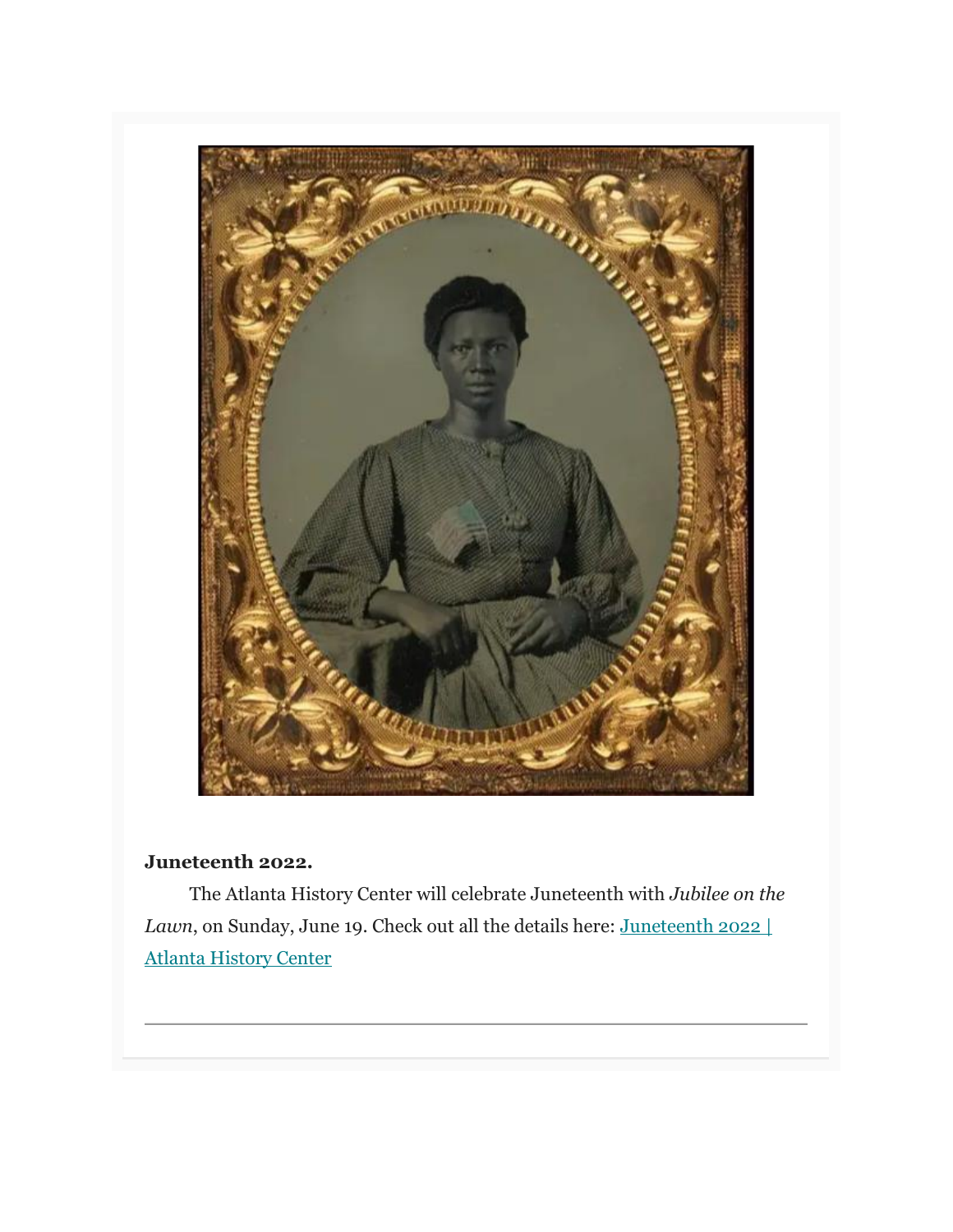### **Research Resource:**

*The Medical and Surgical History of the War of the Rebellion, 1861-1865*

*The Medical and Surgical History of the War of the Rebellion, 1861– 65* (*MSHWR*) is a US Government Printing Office publication consisting of six volumes, issued between 1870 and 1888 and "prepared Under the Direction of Surgeon General United States Army, Joseph K. Barnes." The History is divided into three parts, each consisting of a medical history volume and a surgical history volume. The works detail tens of thousands of surgical cases and diseases.

The *MSHWR* includes numerous statistical summaries relating to diseases, wounds, and deaths in both the Union and Confederate armies, with nearly all of the material formed from the reports of U.S. Army medical directors, surgeons, doctors, and hospital staff. The accounts are a basic source for medical data on the War and also comprise an important source of information relating to individual soldiers. The names of the surgeons who submitted these case studies are almost always included.

Hundreds of etchings, engravings, charts and tables, as well as many photographs and color plates accompany the approximately 3,000 pages of densely printed text.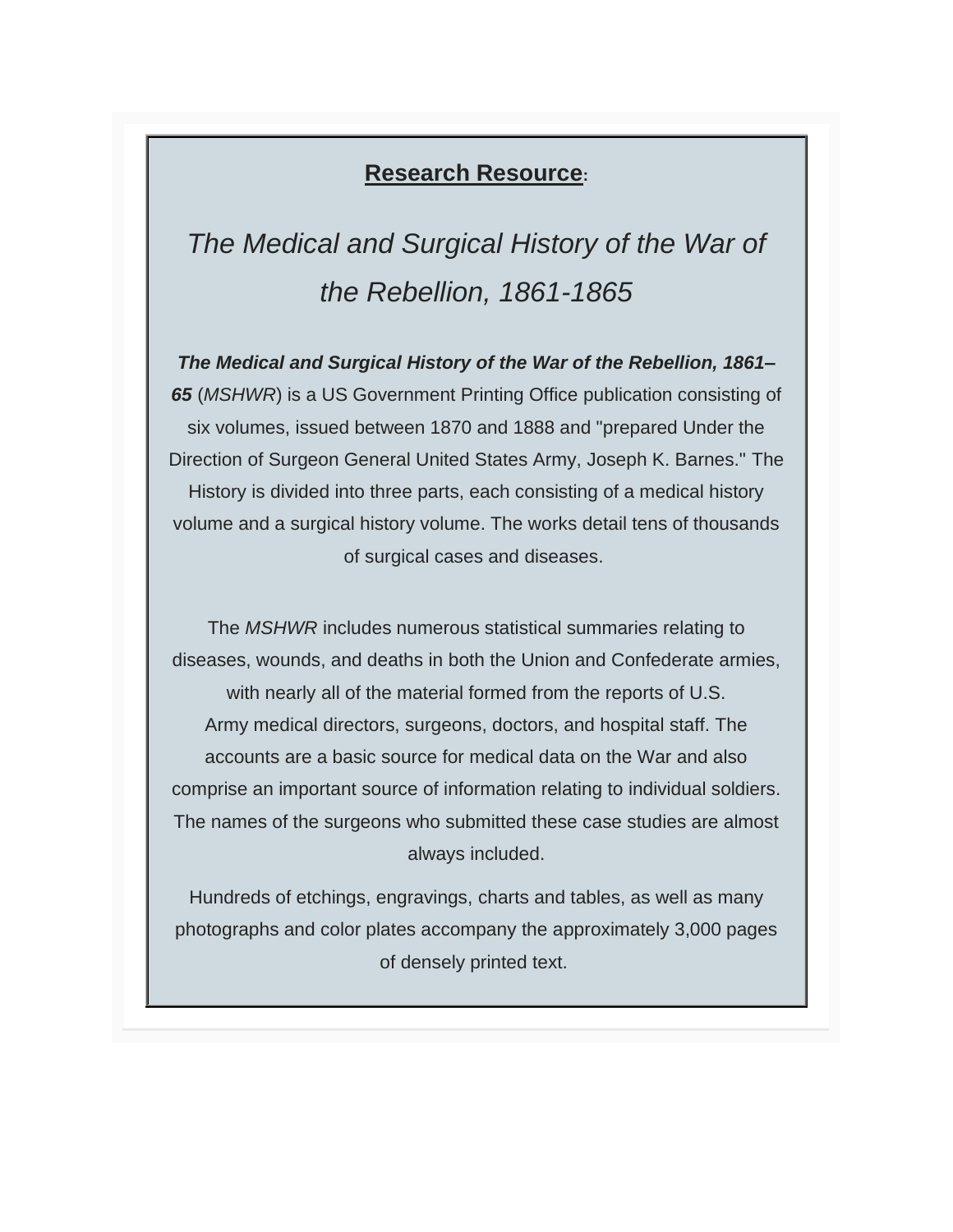

**Part I, Volume I: Medical History (1870):** Consists of a series of statistical tables summarizing the monthly reports made to the Surgeon General regarding Sickness of the Army, Deaths, and Discharges.

Part I, Volume II: Surgical History (1870): Covers wounds and injuries of the head, face, neck, spine, and chest.

**Part II, Volume I: Medical History (1879):** Covers diarrhea and dysentery; plus case studies and illustrations of diseases and sections of tissue.

**Part II, Volume II: Surgical History (1876):** Covers injuries of the abdomen and pelvis; flesh wounds of the back; and wounds and injuries of the upper extremities.

**Part III, Volume I: Medical History (1888):** Covers medical statistics; camp fevers and other miasmatic diseases; scurvy; diseases attributed to non-miasmatic exposure; and other diseases such as nostalgia, army itch, poisoning, alcoholism, and venereal diseases.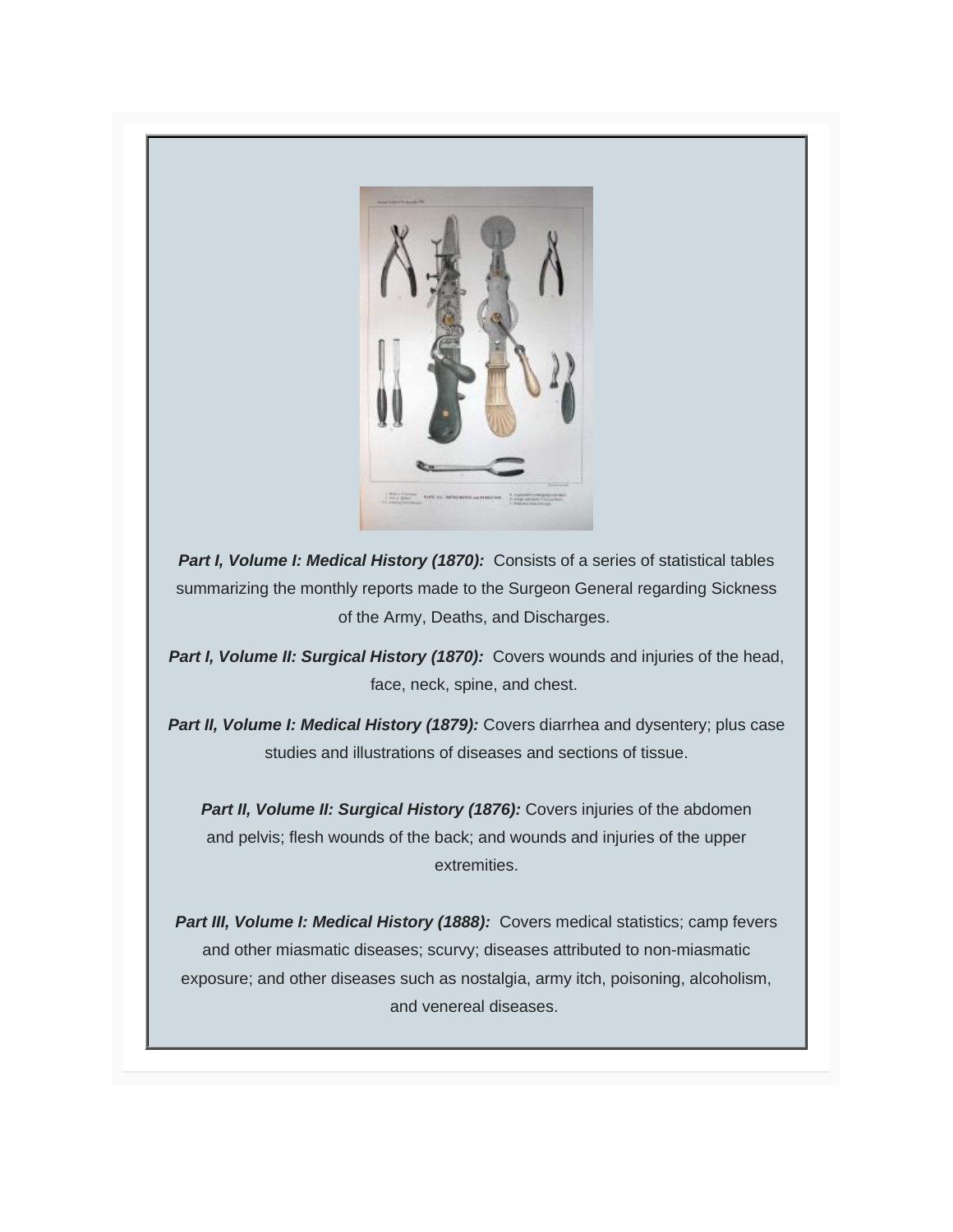**Part III, Volume II: Surgical History (1883):** Covers wounds and Injuries of the lower extremities; miscellaneous injuries; wounds and complications; and transportation of the wounded.

The *MSHWR is available in large public or university libraries. It was reprinted in 1990-1992 by Broadfoot Publishing.*

# **Society Notices**

The Central Virginia Battlefield Trust's 2022 conference, *1862: The War Comes to Fredericksburg*, will be held September 30 - October 2. SWCW member **Sarah Kay Bierle** will be one of the featured presenters. For information and registration, click here: [CVBT | 2021 Annual Conference](https://swcw.us20.list-manage.com/track/click?u=ae720c0467d5c38df0467b60b&id=dc6ef88012&e=9ad770f472)

## **DONOR LIST**

SWCW gratefully acknowledges the following individuals for their contributions:

> Ann Kilian Steve Magnusen Stephen Romaine Susanne Toomey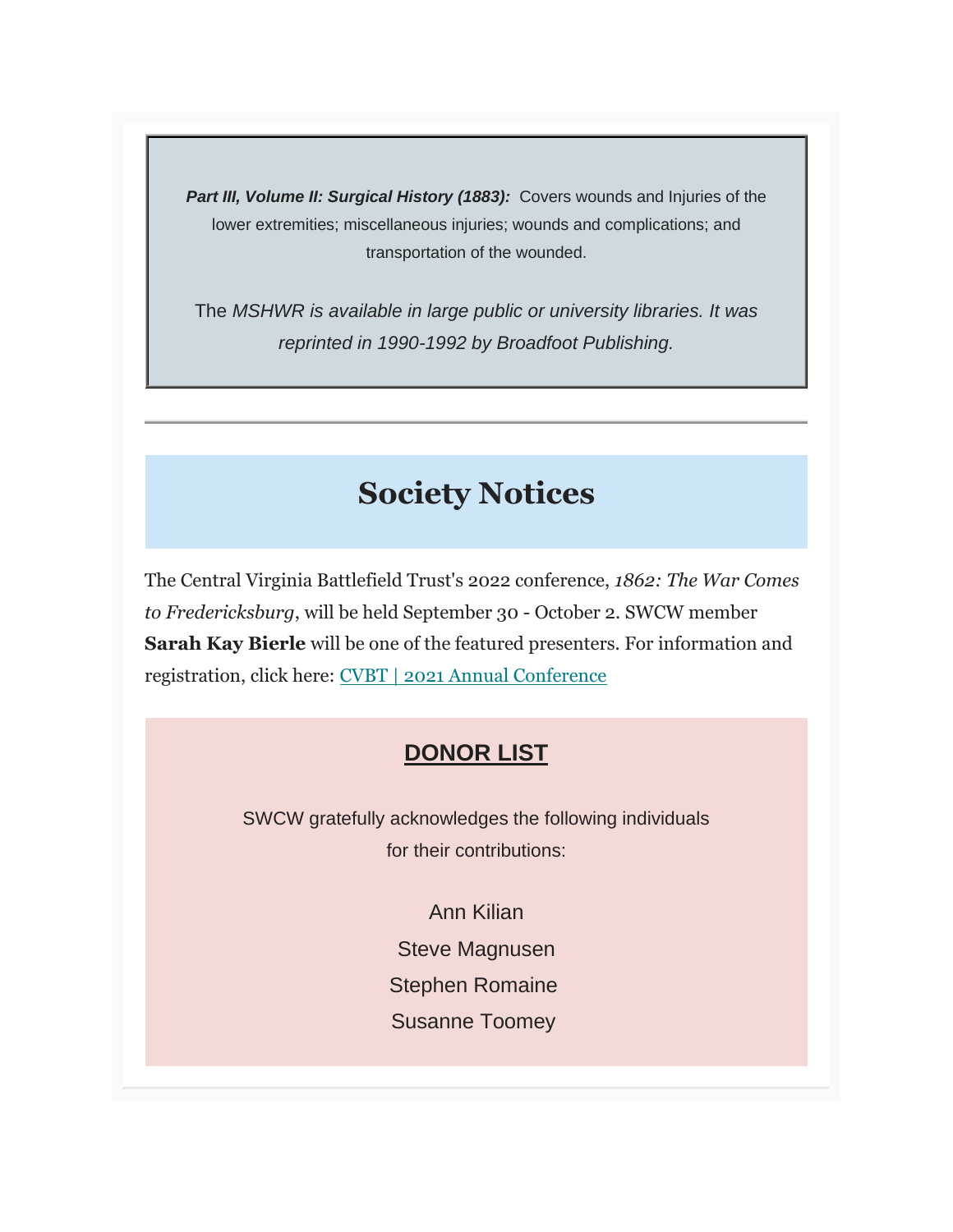#### J. White

Individuals wishing to donate to our General Fund or Scholarship Fund should visit our website at Donations - Society for Women [and the Civil War \(swcw.org\).](https://swcw.us20.list-manage.com/track/click?u=ae720c0467d5c38df0467b60b&id=2aa57bed40&e=9ad770f472) SWCW is a 501(c)(3) non-profit organization and all donations are tax-deductible.

# **National Register of Women's Service in the Civil War (NRWSCW): Woman of the Month**

## Margaret Junkin Preston

Author and Poet, CSA

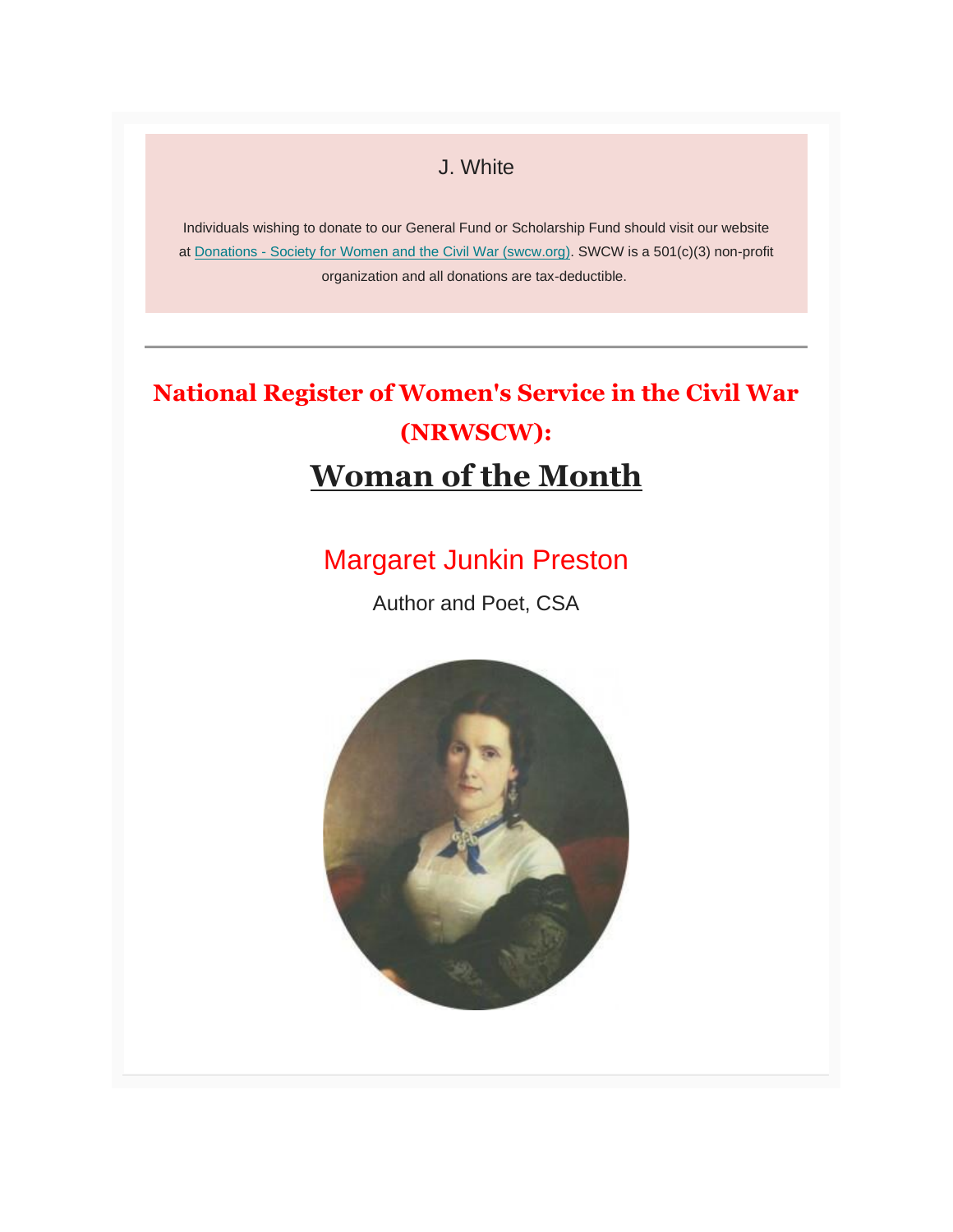Born May 19, 1820 at Milton, Pennsylvania Died March 28, 1897 at Baltimore, Maryland Buried at Oak Grove Cemetery in Lexington, Virginia

Margaret Junkin was the eldest child of a Presbyterian minister and college president, and as such, was extraordinarily well-educated. She was a gifted writer, and began publishing poetry and prose, including in *Harper's Weekly*. When her father accepted the position of President of Washington College in 1848, Margaret moved with her family to Lexington, Virginia.

In 1853, her sister Elinor married Thomas Jackson, a professor at the Virginia Military Institute. In 1856, Margaret published her first novel, *Silverwood*. In 1857, she also married a VMI professor, John T.L. Preston, a widower with seven children. Her new role of wife and stepmother left little time for writing, especially after she gave birth to sons in 1858 and 1861.

During the Civil War, Margaret and her husband remained loyal to the Confederacy, and it was during the war years that Margaret wrote her most famous work, *Beechenbrook, A Rhyme of the War,* a 64-page epic poem that follows one Southern family through the horror of war. It was published in Richmond in 1865, and cemented Margaret's literary reputation throughout the South.

In the post-war years, Margaret continued to publish collections of poetry: *Old Song and New* (1870), *Cartoons* (1875), *For Love's Sake* (1886), and *Colonial Ballads, Sonnets, and Other Verse* (1887). Following a trip to Europe, she published a series of travel sketches, *A Handful of Monographs* (1886).

Margaret lived in Lexington until the death of her husband in 1890, when she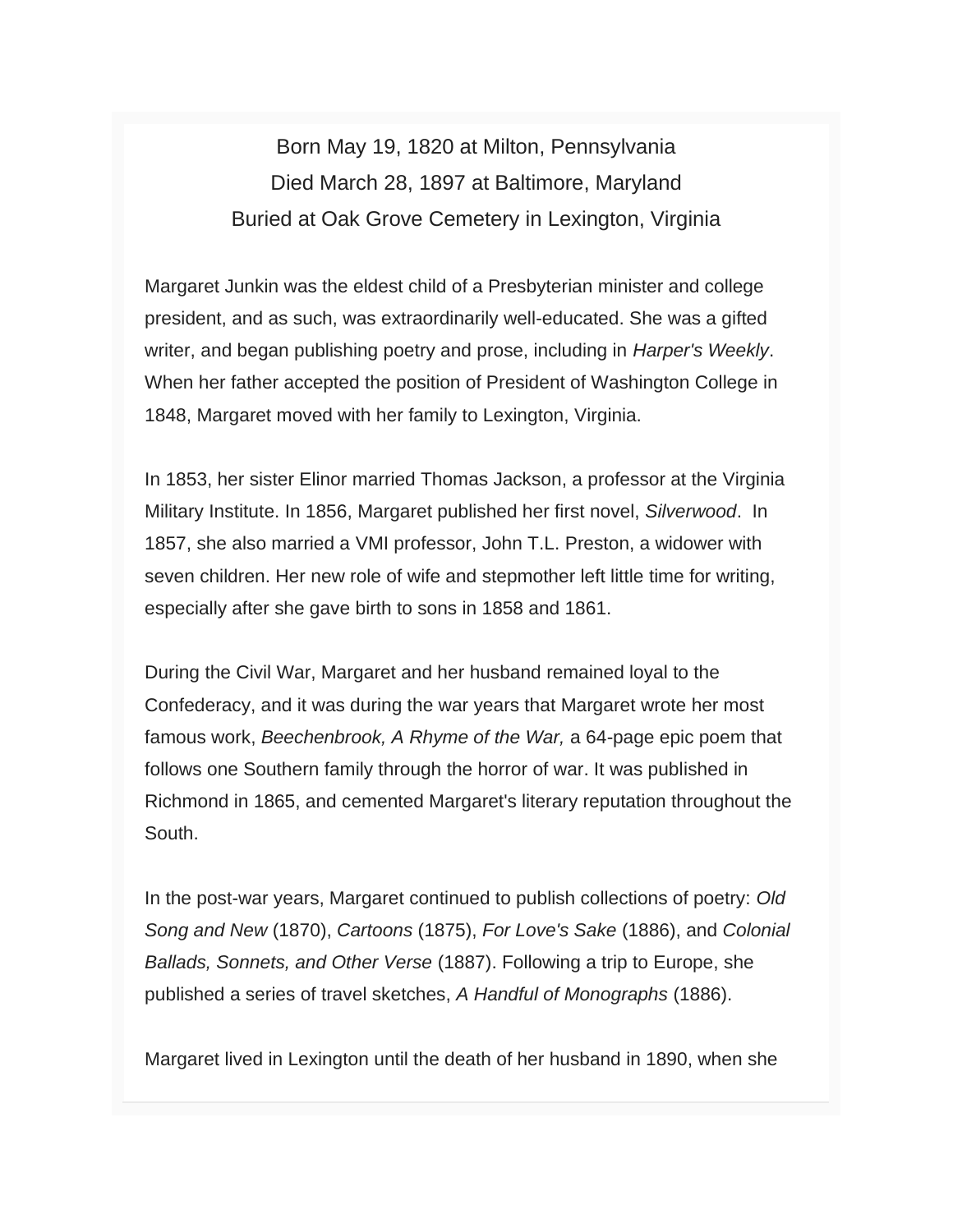moved to Baltimore to live with her eldest son. She published her final work, *Aunt Dorothy: An Old Virginia Plantation Story*, that year. She died in Baltimore in 1897.

Want to learn more?

*Margaret Junkin Preston: A Biography*, by Mary P. Coulling

Preston's Papers are at the Wilson Special Collections Library at the University of North Carolina, Chapel Hill

Many of Preston's works have been reprinted and are available online or at larger booksellers.

**The 2022 Conference on Women and the Civil War will feature a firstperson impression of Preston!**

## **Requests**

**Civil War Trails**, an Organizational Partner of SWCW, is seeking a sustainable partner for the interpretive sign of Civil War nurse and matron Annie E. Johns in Eden, North Carolina.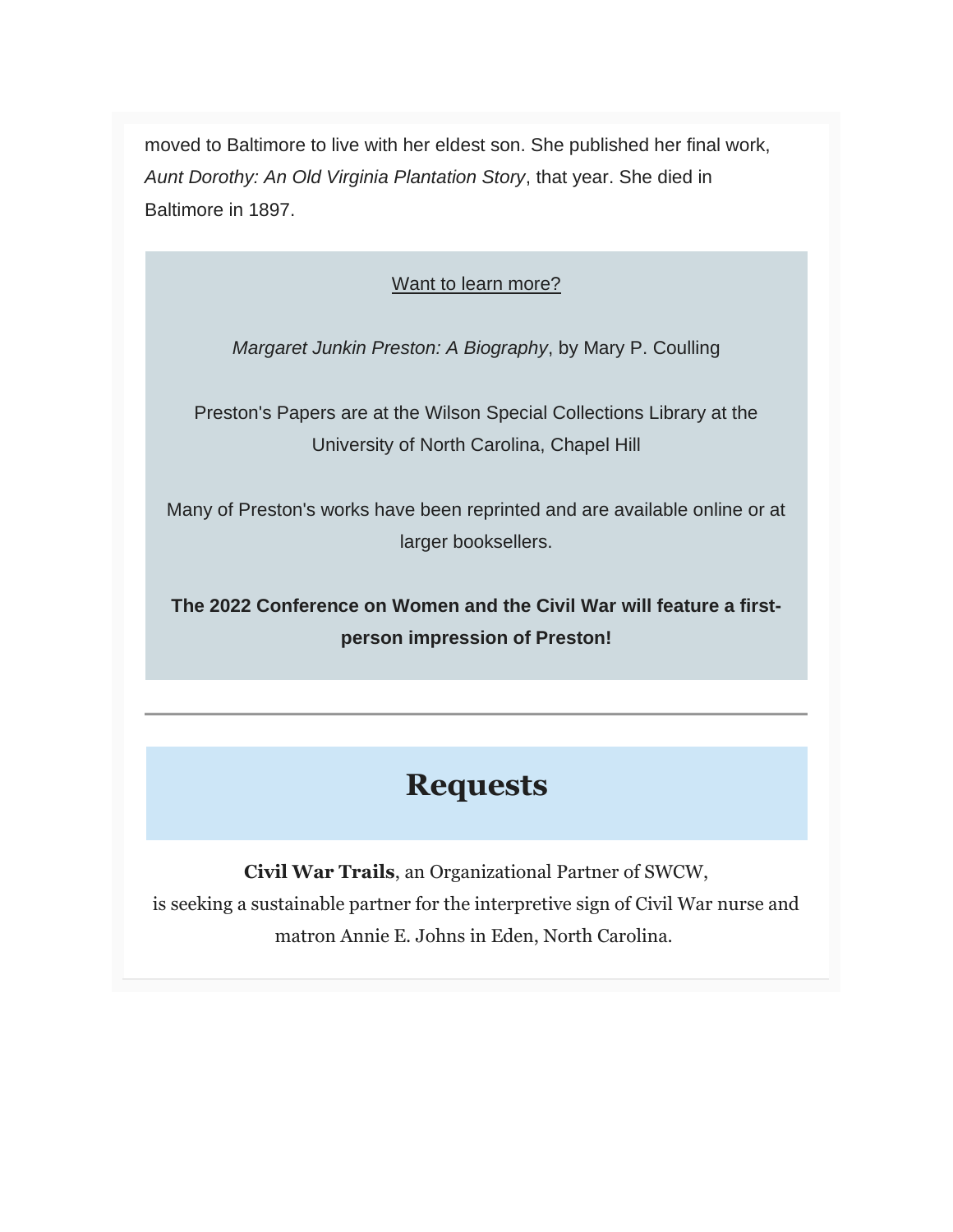

Each Civil War Trails sign across the nation has a sustaining sponsor. These members enable the organization to maintain and update the interpretive signs and the system of directional signs, and to publicize these sites and stories via print brochures and digital advertisements.

To sponsor the Jones sign -- or any other interpretive sign in the Civil War Trails network -- contact Executive Director Drew Gruber at [executivedirector@civilwartrails.org.](mailto:executivedirector@civilwartrails.org) Civil War Trails is a 501(c)(3) organization and donations/sponsorships are tax-deductible.

## *The Calling Card* **accepts submissions.**

We are pleased to share the achievements of our members, and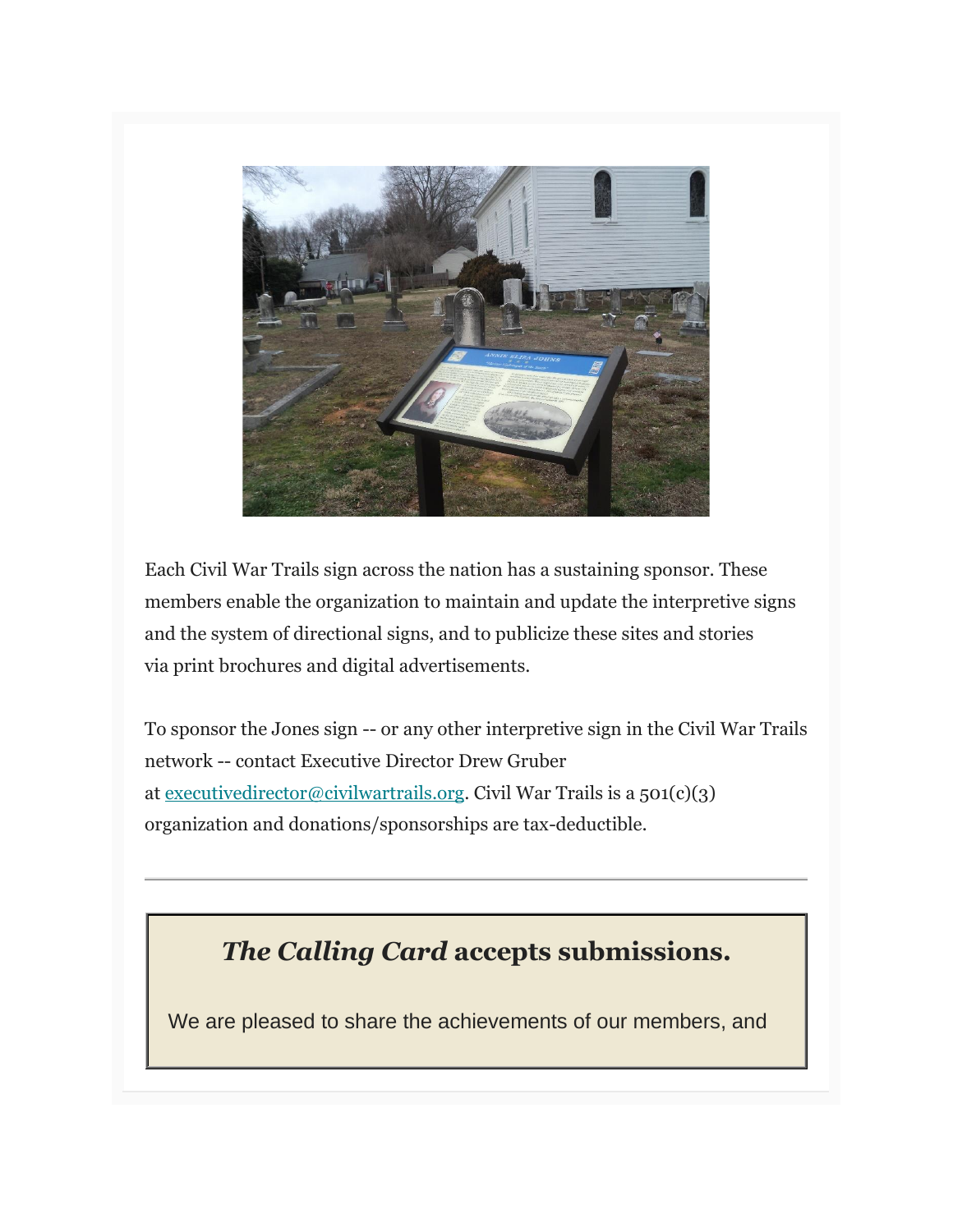to advertise the activities of the Civil War and Women's History communities. We also welcome individual research requests, and notifications about educational and archival resources.

Please send your submissions to [swcw1865@gmail.com,](mailto:swcw1865@gmail.com) with *Calling Card* in the subject field. (Submissions may be edited for brevity or clarity.)

*The Calling Card* is distributed on the 15th of each month, and our deadline for same-month submissions is the 10th.

> If you enjoyed this issue of *The Calling Card*, please consider forwarding to a friend.

To subscribe to *The Calling Card:* send an email to [swcw1865@gmail.com](mailto:Swcw1865@gmail.com) and we will add you to our monthly distribution list. \*SWCW does not sell our distribution lists\*

Back issues of *The Calling Card* are available on our website: Newsletter Archive - The Calling Card - [Society for Women and the Civil War](https://swcw.us20.list-manage.com/track/click?u=ae720c0467d5c38df0467b60b&id=c47dc1b03b&e=9ad770f472)  [\(swcw.org\)](https://swcw.us20.list-manage.com/track/click?u=ae720c0467d5c38df0467b60b&id=c47dc1b03b&e=9ad770f472)

Editor: DeAnne Blanton, SWCW Board Member